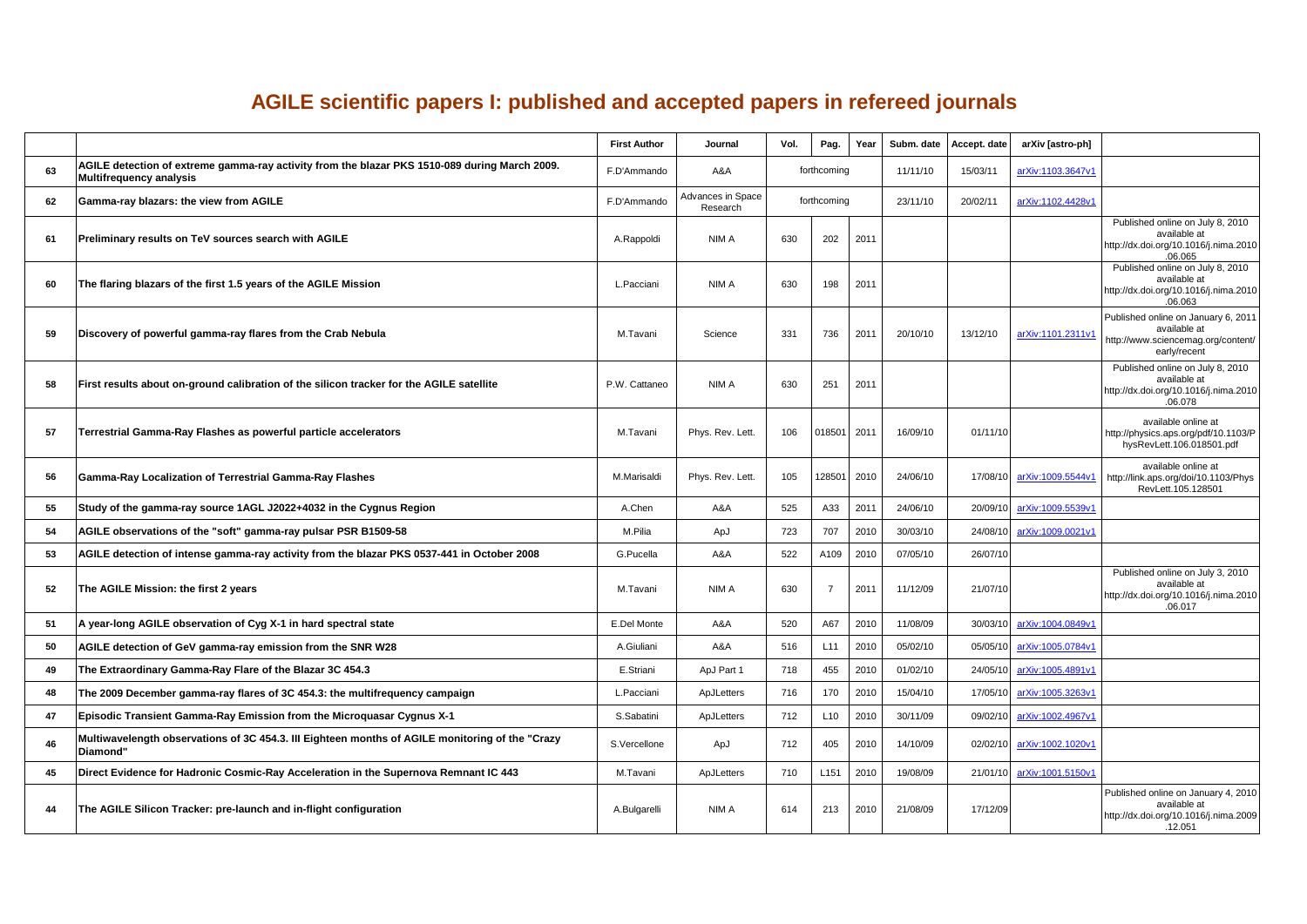| 43 | Detection of Gamma-Ray Emission from the Vela Pulsar Wind Nebula with AGILE                                    | A.Pellizzoni  | Science             | 327                   | 663              | 2010 | 26/10/09 |          |                            | Published online on December 31,<br>2009 available at<br>15/12/09 arXiv:0912.2921v2 http://www.sciencemag.org/sciencex<br>press/<br>DOI:10.1126/science.1183844 |
|----|----------------------------------------------------------------------------------------------------------------|---------------|---------------------|-----------------------|------------------|------|----------|----------|----------------------------|-----------------------------------------------------------------------------------------------------------------------------------------------------------------|
| 42 | Temporal properties of GX 301-2 over a year-long observation with SuperAGILE                                   | Y.Evangelista | ApJ                 | 708                   | 1663             | 2010 | 23/10/09 | 18/11/09 | arXiv:0911.3743v2          |                                                                                                                                                                 |
| 41 | Power for dry BL Lacertae objects                                                                              | A.Paggi       | A&A                 | 508                   | L31              | 2009 | 28/10/09 | 16/11/09 | arXiv:0911.3172v3          |                                                                                                                                                                 |
| 40 | Galactic Sources Science With Agile: The Case Of The Carina Region                                             | S.Sabatini    | NIM A               | 630                   | 193              | 2011 | 03/09/09 |          |                            | Published online on June 25, 2010<br>available at<br>http://dx.doi.org/10.1016/j.nima.2010<br>.06.062                                                           |
| 39 | Multiwavelength observations of 3C 454.3. II The AGILE 2007 December campaign                                  | I.Donnarumma  | ApJ                 | 707                   | 1115             | 2009 | 23/06/09 | 23/10/09 | arXiv:0910.4883            | available online at<br>http://stacks.iop.org/0004-<br>637X/707/1115                                                                                             |
| 38 | Multiwavelength observations of a TeV-flare from W Comae                                                       | V.A.Acciari   | ApJ                 | 707                   | 612              | 2009 | 10/08/09 | 22/10/09 |                            |                                                                                                                                                                 |
| 37 | The observation of Gamma Ray Bursts and Terrestrial Gamma-ray Flashes with AGILE                               | E.Del Monte   | NIM A               | 630                   | 155              | 2011 | 27/07/09 |          |                            | Published online on June 11, 2010<br>available at<br>http://dx.doi.org/10.1016/j.nima.2010<br>.06.050                                                           |
| 36 | Monitoring the hard X-ray sky with SuperAGILE                                                                  | M.Feroci      | A&A                 | 510                   | A <sub>9</sub>   | 2010 | 23/07/09 | 21/10/09 | arXiv:0910.4895v1          |                                                                                                                                                                 |
| 35 | Powerful high energy emission of the remarkable BL Lac object S5 0716+714                                      | V.Vittorini   | ApJ Letters         | 706                   | 1433             | 2009 | 29/07/09 | 13/10/09 | arXiv:0912.2216v1          |                                                                                                                                                                 |
| 34 | Extreme particle acceleration in the microquasar Cygnus X-3                                                    | M.Tavani      | Nature              | 462<br>Number<br>7273 | 620              | 2009 | 07/08/09 | 08/10/09 | arXiv:0910.5344v1          | Published online on November 22,<br>2009                                                                                                                        |
| 33 | AGILE detection of a rapid gamma-ray flare from the blazar PKS 1510-089 during the GASP-WEBT<br>monitoring     | F.D'Ammando   | A&A                 | 508                   | 181              | 2009 | 25/05/09 |          | 15/09/09 arXiv:0909.3484v1 |                                                                                                                                                                 |
| 32 | Detection of the terrestrial gamma-ray flashes up to 40 MeV by the AGILE satellite                             | M.Marisaldi   | JGR                 | 115                   | A00E13           | 2010 | 30/05/09 | 11/09/09 |                            |                                                                                                                                                                 |
| 31 | AGILE Detection of Delayed Gamma-Ray Emission from the Short Gamma-Ray Burst GRB 090510                        | A.Giuliani    | ApJ Letters         | 708                   | L84              | 2010 | 13/08/09 | 11/09/09 | arXiv:0908.1908v1          |                                                                                                                                                                 |
| 30 | SSC radiation in BL Lac sources, the end of the tether                                                         | A.Paggi       | A&A                 | 504                   | 821              | 2009 | 16/07/09 | 12/07/09 | arXiv:0907.2863v1          |                                                                                                                                                                 |
| 29 | First AGILE Catalog of High Confidence Gamma-Ray Sources                                                       | C. Pittori    | A&A                 | 506                   | 1563             | 2009 | 17/02/09 | 30/07/09 | arXiv:0902.2959            |                                                                                                                                                                 |
| 28 | The Agile space mission                                                                                        | M. Tavani     | Il Nuovo Saggiatore | 25                    | 41               | 2009 |          | 13/07/09 |                            | available at<br>http://www.sif.it/SIF/it/portal/attivita/s<br>aggiatore/econtents                                                                               |
| 27 | Detection of Gamma-Ray Emission from the Eta-Carinae Region                                                    | M. Tavani     | ApJLetters          | 698                   | L <sub>142</sub> | 2009 |          | 16/03/09 | arXiv:0904.2736v2          |                                                                                                                                                                 |
| 26 | Discovery of New Gamma-Ray Pulsars with AGILE                                                                  | A. Pellizzoni | ApJLetters          | 695                   | 115              | 2009 |          | 27/02/09 | arXiv:0902.2959v2          |                                                                                                                                                                 |
| 25 | MAGIC upper limits to the VHE gamma-ray flux of 3C 454.3                                                       | H. Anderhub   | A&A                 | 498                   | 83               | 2009 |          | 06/02/09 | arXiv:0811.1680v1          |                                                                                                                                                                 |
| 24 | The June 2008 flare of Markarian 421 from optical to TeV energies                                              | I.Donnarumma  | ApJ                 | 691                   | L <sub>13</sub>  | 2009 |          | 04/12/08 | arXiv:0812.1500v1          |                                                                                                                                                                 |
| 23 | <b>The AGILE Mission</b>                                                                                       | M. Tavani     | A&A                 | 502                   | 995              | 2009 |          | 27/11/08 | arXiv:0807.4254            |                                                                                                                                                                 |
| 22 | High energy variability of 3C 273 during the AGILE multiwavelength campaign of December 2007 -<br>January 2008 | L.Pacciani    | A&A                 | 494                   | 49               | 2009 |          | 26/10/08 | arXiv:0811.0593            |                                                                                                                                                                 |
| 21 | AGILE observation of a gamma-ray flare from the blazar 3C 279                                                  | A.Giuliani    | A&A                 | 494                   | 509              | 2009 |          | 10/10/08 | arXiv:0810.2189            |                                                                                                                                                                 |
| 20 | AGILE detection of intense gamma-ray emission from the blazar PKS 1510-089                                     | G.Pucella     | A&A                 | 491                   | L21              | 2008 |          | 05/10/08 | arXiv:0810.1676            |                                                                                                                                                                 |
|    |                                                                                                                |               |                     |                       |                  |      |          |          |                            |                                                                                                                                                                 |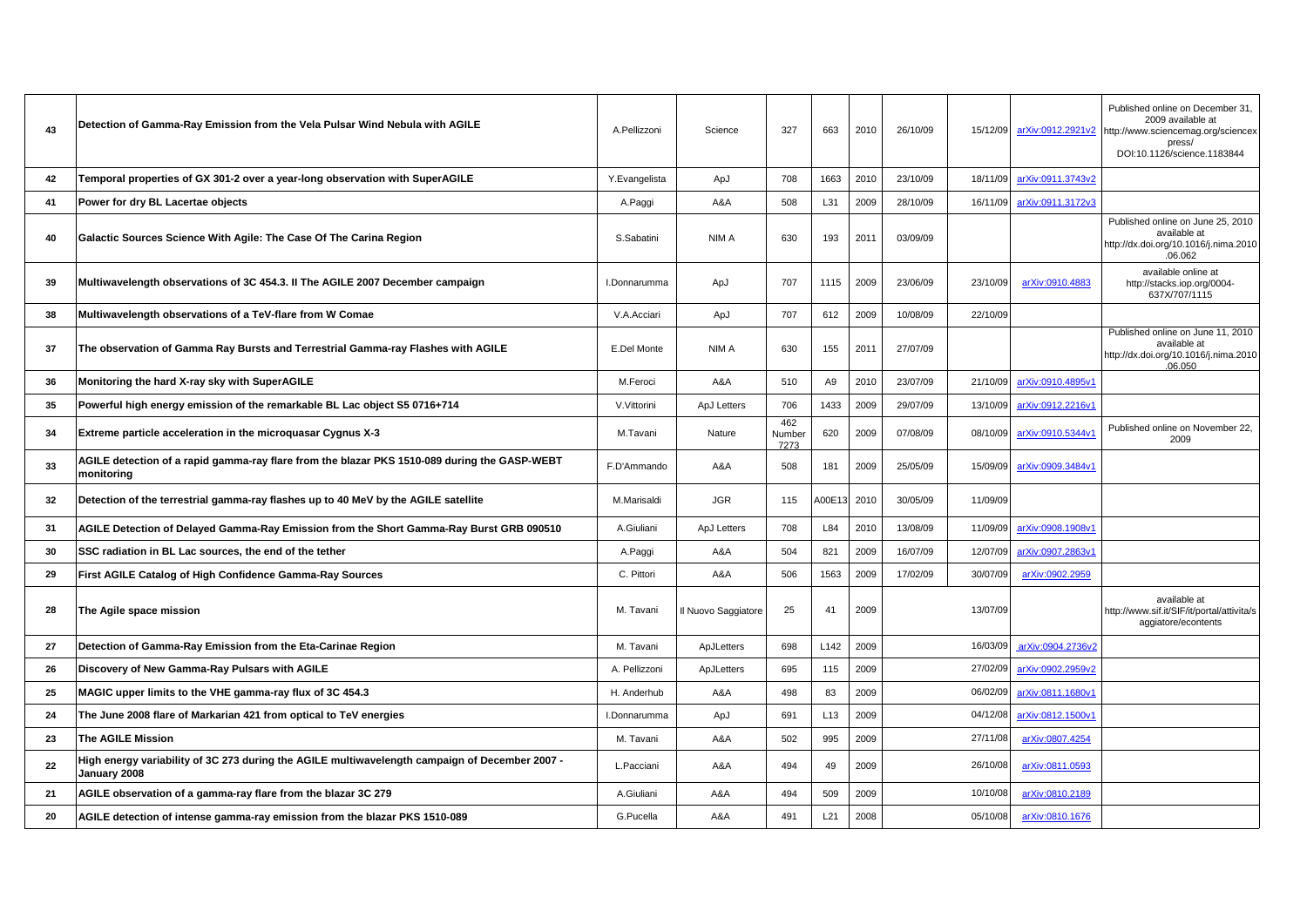| 19             | High-Resolution Timing Observations of Spin-Powered Pulsars with the AGILE gamma-ray telescope                | A.Pellizzoni | ApJ         | 691            | 1618            | 2009 | 5/10/08<br>arXiv:0810.1516    |
|----------------|---------------------------------------------------------------------------------------------------------------|--------------|-------------|----------------|-----------------|------|-------------------------------|
| 18             | Discovery of High-Energy Gamma-Ray Pulsations from PSR J2021+3651 with AGILE                                  | J.P.Halpern  | ApJ Letters | 688            | L33             | 2008 | 30/09/08<br>arXiv:0810.0008   |
| 17             | The two INTEGRAL X-ray transients IGR J17091-3624 and IGR J17098-3628:a multiwavelength long-term<br>campaign | F.Capitanio  | ApJ         | 690            | 1621            | 2008 | 12/09/08<br>arXiv:0809.2180   |
| 16             | Multiwavelength observations of 3C 454.3. I. The AGILE 2007 November campaign on the "Crazy<br>Diamond"       | S.Vercellone | ApJ         | 690            | 1018            | 2009 | 09/09/08<br>arXiv:0809.1737   |
| 15             | AGILE detection of delayed gamma-ray emission from GRB 080514B                                                | A.Giuliani   | A&A         | 491            | L25             | 2008 | 08/09/08<br>arXiv:0809.1230   |
| 14             | Design and construction of the Mini-Calorimeter of the AGILE satellite                                        | C.Labanti    | NIM A       | 598            | 470             | 2009 | 04/09/08<br>arXiv:0810.1842   |
| 13             | AGILE detection of variable gamma-ray activity from the blazar S5 0716+714 in September-October 2007          | A.Chen       | A&A         | 489            | L37             | 2008 | 18/08/08<br>arXiv:0808.4053   |
| 12             | Gamma-ray burst detection with the AGILE mini-calorimeter                                                     | M.Marisaldi  | A&A         | 490            | 1151            | 2008 | 13/08/08<br>arXiv:0809.3917   |
| 11             | Long-term AGILE monitoring of the puzzling gamma-ray source 3EG J1835+5918                                    | A.Bulgarelli | A&A         | 489            | L17             | 2008 | 13/08/08<br>arXiv:0808.3464   |
| 10             | Search of GRB with AGILE Minicalorimeter                                                                      | F. Fuschino  | NIM A       | 588            | 17              | 2008 | 01/04/08                      |
| 9              | The AGILE space mission                                                                                       | M.Tavani     | NIM A       | 588            | 52              | 2008 | 26/07/08<br>arXiv:0807.4254v1 |
| 8              | AGILE and Swift simultaneous observations of the blazar S50716+714 during the bright flare of October<br>2007 | P.Giommi     | A&A         | 487            | L49             | 2008 | 11/06/08<br>arXiv:0806.1855   |
| $\overline{7}$ | Imaging X-ray sources at a finite distance in coded-mask instruments                                          | I.Donnarumma | Ap Opt      | 47             | 3513            | 2008 | arXiv:0807.0518v1<br>23/05/08 |
| 6              | The high activity of 3C 454.3 in autumn 2007. Monitoring by the WEBT during the AGILE detection               | C.M.Raiteri  | A&A         | 485            | L <sub>17</sub> | 2008 | 09/05/08<br>arXiv:0805.1983v1 |
| 5              | Threshold equalization algorithm for the XAA1.2 ASICs and its application to SuperAGILE X-ray imager          | L.Pacciani   | NIM A       | 593 Issue<br>3 | 367             | 2008 | 02/05/08                      |
| -4             | Multifrequency monitoring of the blazar 0716+714 during the GASP-WEBT-AGILE campaign of 2007                  | M.Villata    | A&A         | 481            | L79             | 2008 | 15/02/08<br>arXiv:0802.3012v2 |
| $\mathbf{3}$   | AGILE detection of a strong gamma-ray flare from the blazar 3C 454.3                                          | S.Vercellone | ApJ Letters | 676            | L <sub>13</sub> | 2008 | 08/02/08<br>arXiv:0802.1709   |
| $\overline{2}$ | GRB 070724B: the first Gamma Ray Burst localized by SuperAGILE and its Swift X-ray afterglow                  | E.Del Monte  | A&A         | 478            | L <sub>5</sub>  | 2008 | 04/12/07<br>arXiv:0712.0500v1 |
|                | SuperAGILE: the hard X-ray imager for the AGILE space mission                                                 | M.Feroci     | NIM A       | 581            | 728             | 2007 | 30/07/07<br>arXiv:0708.0123   |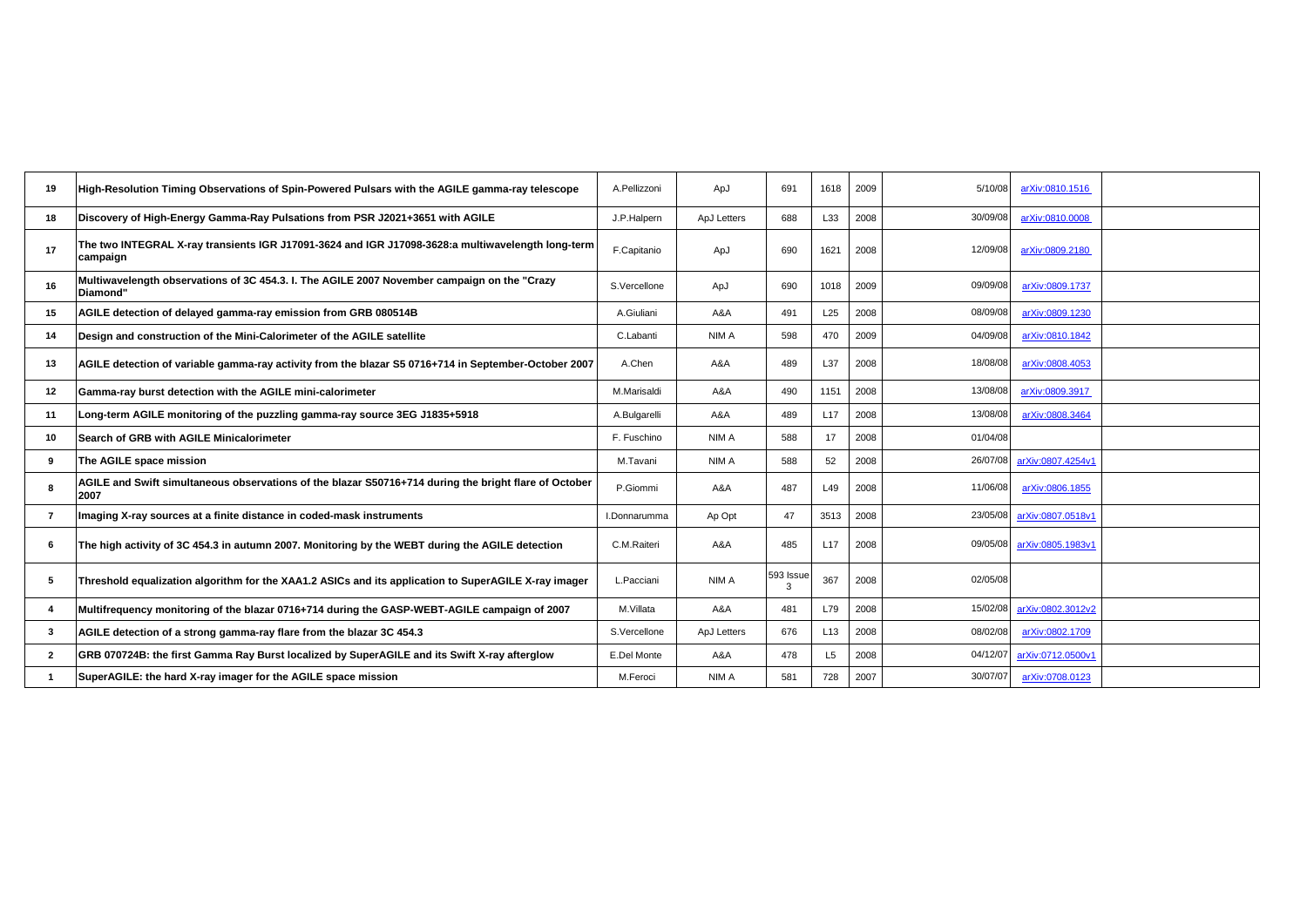## **AGILE scientific papers II: Conference Proceedings papers**

|    |                                                                                                                  | <b>First Author</b> | Journal                                     | Vol. | Pag. | Year     | Subm. date   Accept. date | arXiv [astro-ph] |                                                                                                                                     |
|----|------------------------------------------------------------------------------------------------------------------|---------------------|---------------------------------------------|------|------|----------|---------------------------|------------------|-------------------------------------------------------------------------------------------------------------------------------------|
| 39 | Multifrequency studies of the blazars detected by AGILE                                                          | I.Donnarumma        | <b>POS</b>                                  |      |      | 31/01/11 |                           |                  | Proceedings of the 8th INTEGRAL<br>Workshop September 27-30, 2010<br>Dublin, Ireland                                                |
| 38 | A variability study of the AGILE first catalog of gamma-ray source on 2.3 years of AGILE pointed<br>observations | F.Verrecchia        | Elsevier                                    |      |      | 21/01/11 |                           |                  | Proceedings of the 38th COSPAR<br>Meeting, July 18-25, 2010, Bremen                                                                 |
| 37 | Variable and Transient Galactic Gamma-ray Sources with AGILE                                                     | F.Longo             | Nuovo Cimento C                             |      |      | 23/12/10 |                           |                  | Proceedings of SCINEGHE 2010,<br>Sept. 8-10. 2010, Trieste                                                                          |
| 36 | <b>AGILE observation of Terrestrial Gamma-ray Flashes</b>                                                        | M.Marisaldi         | Nuovo Cimento C                             |      |      | 03/12/10 |                           |                  | Proceedings of SCINEGHE 2010,<br>Sept. 8-10. 2010, Trieste                                                                          |
| 35 | Gamma-ray blazars: the view from AGILE                                                                           | F.D'Ammando         | Elsevier                                    |      |      |          |                           |                  | Proceedings of the 38th COSPAR<br>Meeting, July 18-25, 2010, Bremen                                                                 |
| 34 | <b>AGILE GRBs: detections and upper limits</b>                                                                   | E.Moretti           | Proceedings of the<br>7th AGILE<br>Workshop |      |      | 15/10/10 |                           |                  | Proceedings of the 7th AGILE<br>Workshop, Sept 29-Oct 1, 2009,<br>Esrin, Frascati, Rome                                             |
| 33 | The AGILE Multi-wavelength Program                                                                               | S.Vercellone        | Proceedings of the<br>7th AGILE<br>Workshop |      |      | 15/09/10 |                           |                  | Proceedings of the 7th AGILE<br>Workshop, Sept 29-Oct 1, 2009,<br>Esrin, Frascati, Rome                                             |
| 32 | <b>Concluding Remarks</b>                                                                                        | G.Barbiellini       | Proceedings of the<br>7th AGILE<br>Workshop |      |      | 12/05/10 |                           |                  | Proceedings of the 7th AGILE<br>Workshop, Sept 29-Oct 1, 2009,<br>Esrin, Frascati, Rome                                             |
| 31 | The GeV-TeV connection: Mrk 421, W Comae and PG 1553+113                                                         | I.Donnarumma        | Proceedings of the<br>7th AGILE<br>Workshop |      |      | 05/03/10 |                           |                  | Proceedings of the 7th AGILE<br>Workshop, Sept 29-Oct 1, 2009,<br>Esrin, Frascati, Rome                                             |
| 30 | The AGILE Science Alert System (ASAS)                                                                            | M.Trifoglio         | Proceedings of the<br>7th AGILE<br>Workshop |      |      | 15/02/10 |                           |                  | Proceedings of the 7th AGILE<br>Workshop, Sept 29-Oct 1, 2009,<br>Esrin, Frascati, Rome                                             |
| 29 | Observations of Gamma-Ray Pulsars with AGILE                                                                     | A.Pellizzoni        | Proceedings of the<br>7th AGILE<br>Workshop |      |      | 29/01/10 |                           |                  | Proceedings of the 7th AGILE<br>Workshop, Sept 29-Oct 1, 2009,<br>Esrin, Frascati, Rome                                             |
| 28 | Power from Dry BL Lacs                                                                                           | A.Paggi             | Proceedings of the<br>7th AGILE<br>Workshop |      |      | 24/01/10 |                           |                  | Proceedings of the 7th AGILE<br>Workshop, Sept 29-Oct 1, 2009,<br>Esrin, Frascati, Rome                                             |
| 27 | <b>AGILE and Terrestrial Gamma-Ray Flashes</b>                                                                   | M.Marisaldi         | Proceedings of the<br>7th AGILE<br>Workshop |      |      | 25/01/10 |                           |                  | Proceedings of the 7th AGILE<br>Workshop, Sept 29-Oct 1, 2009,<br>Esrin, Frascati, Rome                                             |
| 26 | The remarkable short GRB 090510                                                                                  | F.Fuschino          | Proceedings of the<br>7th AGILE<br>Workshop |      |      | 25/01/10 |                           |                  | Proceedings of the 7th AGILE<br>Workshop, Sept 29-Oct 1, 2009,<br>Esrin, Frascati, Rome                                             |
| 25 | Colliding Wind Binaries with AGILE: the Case of the Carina Region                                                | S.Sabatini          | Proceedings of the<br>7th AGILE<br>Workshop |      |      | 15/01/10 |                           |                  | Proceedings of the 7th AGILE<br>Workshop, Sept 29-Oct 1, 2009,<br>Esrin, Frascati, Rome                                             |
| 24 | Multiwavelength observations of the powerful gamma-ray blazar PKS 1510-089                                       | F.D'Ammando         | Proceedings of the<br>7th AGILE<br>Workshop |      |      | 15/01/10 |                           |                  | Proceedings of the 7th AGILE<br>Workshop, Sept 29-Oct 1, 2009,<br>Esrin, Frascati, Rome                                             |
| 23 | High power from the remarkable BL Lac S5 0716+714                                                                | V.Vittorini         | Proceedings of the<br>7th AGILE<br>Workshop |      |      | 14/01/10 |                           |                  | Proceedings of the 7th AGILE<br>Workshop, Sept 29-Oct 1, 2009,<br>Esrin, Frascati, Rome                                             |
| 22 | The AGILE Mission: the first 2 years                                                                             | M.Tavani            | <b>POS</b>                                  |      |      | 15/02/10 |                           |                  | Proceedings of Integral Workshop<br>"The Extreme Sky: Sampling the<br>Universe above 10 KeV" October 13-<br>17, 2009 Otranto, Italy |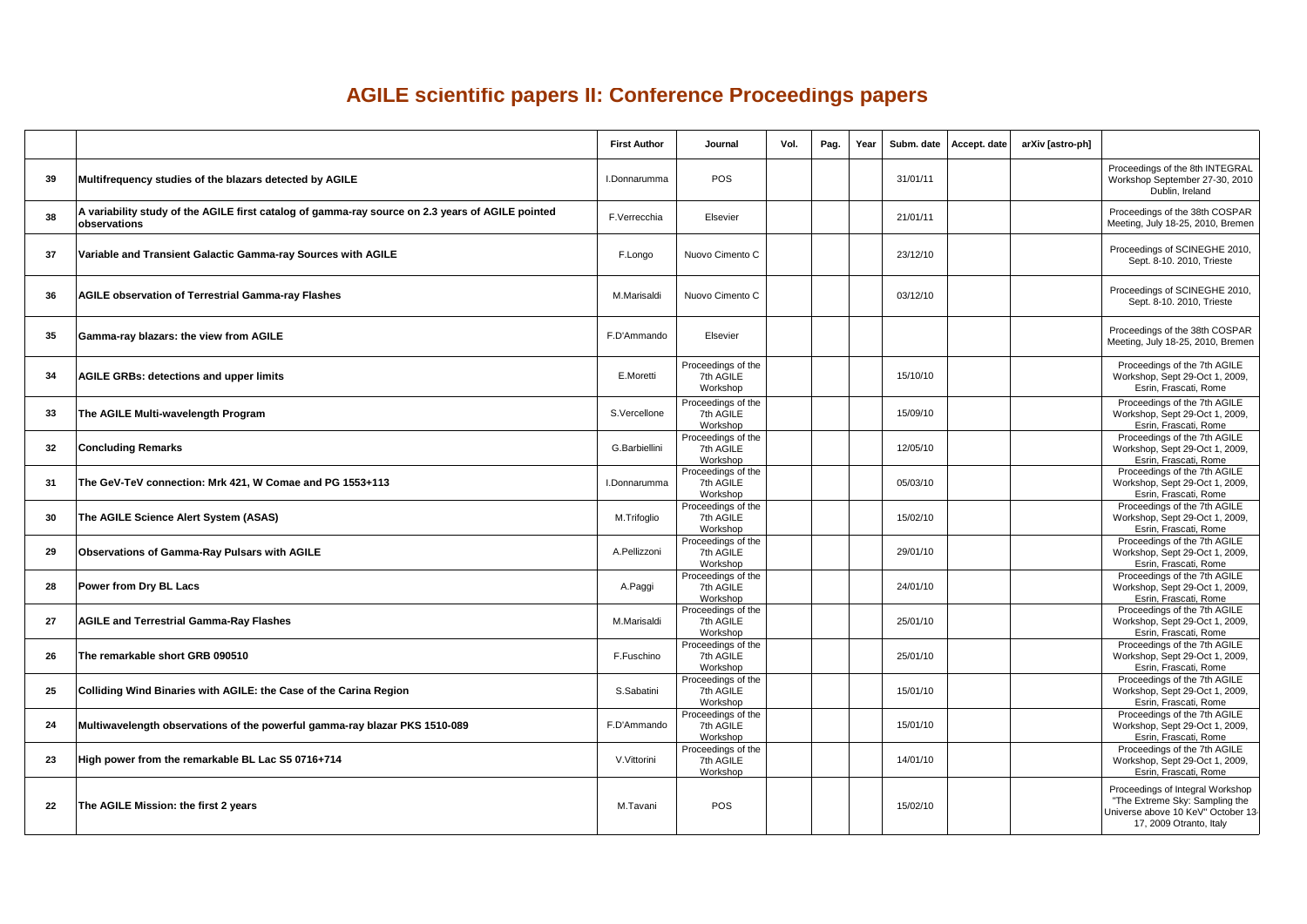| 21             | Gamma-Ray Astrophysics and Terrestrial Physics with the AGILE Mission                                       | M.Tavani     | Proceedings of<br><b>ICRC 2009</b>                  |      |             |      | 09/12/09 |          |                   | Proceedings of 31st ICRC July 7-<br>15, 2009 Lodz, Poland                                                                                                            |
|----------------|-------------------------------------------------------------------------------------------------------------|--------------|-----------------------------------------------------|------|-------------|------|----------|----------|-------------------|----------------------------------------------------------------------------------------------------------------------------------------------------------------------|
| 20             | Multiwavelength campaigns on the flaring gamma-ray blazars detected by AGILE                                | L.Pacciani   | AIP Conf. Ser.                                      |      |             |      | 02/12/09 |          |                   | Proceedings of X-Ray Astronomy<br>2009, September 7-11, 2009<br>Bologna Italy                                                                                        |
| 19             | Not only once: the amazing gamma-ray activity of the blazar PKS 1510-089                                    | F.D'Ammando  | ASP Conf. Series                                    |      |             |      | 06/10/09 |          | arXiv:0910.0966v1 | Proceedings of "Accretion and<br>ejection in AGN: a global view" June<br>22-26, 2009 Como Italy                                                                      |
| 18             | Gamma-ray galactic diffuse emission and SNR studies by AGILE                                                | A.Giuliani   | Proceedings of<br><b>ICRC 2009</b>                  |      |             |      |          |          |                   | Proceedings of 31st ICRC July 7-15,<br>2009 Lodz Poland                                                                                                              |
| 17             | Agile detection of three extragalactic sources in Dec 2007- Jan 2008                                        | L.Pacciani   | ASP Conf. Series                                    |      |             |      |          |          |                   | Proceedings of "Accretion and<br>ejection in AGN: a global view" June<br>22-26, 2009 Como Italy                                                                      |
| 16             | Long-term gamma-ray and multiwavelength observation of 3C 454.3                                             | S.Vercellone | ASP Conf. Series                                    |      |             |      | 28/10/09 |          | arXiv:0910.5325v1 | Proceedings of "Accretion and<br>ejection in AGN: a global view" June<br>22-26, 2009 Como Italy                                                                      |
| 15             | Multiwavelength behavior of blazars in the Agile era                                                        | S.Vercellone | Mem. S. A. It.                                      |      |             |      | 28/10/09 |          | arXiv:0910.5328v1 | Proceedings of Frascati Worshop<br>2009 "Multifrequency behaviour of<br>high energy cosmic sources" May<br>25-30, 2009 Vulcano, Italy                                |
| 14             | Simultaneous multi-frequency observations of PG 1553+113                                                    | E.Pian       | Proceedings of<br><b>ICRC 2009</b>                  |      |             |      | 04/07/09 |          | arXiv:0907.0740v2 | Proceedings of 31st ICRC 2009 July<br>7-15, 2009 Lodz, Poland                                                                                                        |
| 13             | <b>AGILE and blazar studies</b>                                                                             | M.Marisaldi  | Proceedings of<br><b>ICRC 2009</b>                  |      |             |      | 08/06/09 |          | arXiv:0906.1451v1 | Proceedings of 31st ICRC 2009 July<br>7-15, 2009 Lodz, Poland                                                                                                        |
| 12             | Blazars: the gamma-ray view of AGILE                                                                        | F.D'Ammando  | Proceedings of the<br>44th Rencontres de<br>Moriond |      |             |      | 03/05/09 |          | arXiv:0905.0253v1 | Proceedings of the 44th Rencontres<br>de Moriond February 1-8, 2009 La<br>Thuile, Italy                                                                              |
| 11             | The Mini-Calorimeter on-board AGILE: the first year in space                                                | M.Marisaldi  | J. Phys. Conf. Ser.                                 | 160  | 012040 2009 |      |          |          |                   | Proceedings of CALOR 2008 May<br>26-30, 2008 Pavia                                                                                                                   |
| 10             | Observations of Spin-Powered Pulsars with the AGILE gamma-ray telescope                                     | A.Pellizzoni | AIP Conf. Ser.                                      | 1085 | 207         | 2008 |          | 24/12/08 |                   | Proceedings of the 4th International<br>Meeting on High Energy Gamma-<br>Ray Astronomy July 7-11, 2008<br>Heidelberg, Germany                                        |
| 9              | Joint INTEGRAL and AGILE observations of FSRQs                                                              | I.Donnarumma | POS                                                 |      | 60          | 2008 |          | 11/09/08 |                   | Proceedings of the 7th Integral<br>Workshop Sept. 8-11, 2008<br>Copehhagen, Denmark online at<br>http://pos.sissa.it                                                 |
| 8              | AGILE detection of variable gamma-ray activity from the blazar S5 0716+714 during September-October<br>2007 | F.D'Ammando  | POS                                                 |      | 33          | 2008 |          | 27/08/08 | arXiv:0808.3673   | Proceedings of the Workshop on<br>Blazar Variability across the<br>Electromagnetic Spectrum April 22-<br>25, 2008 Palaiseau, France online at<br>http://pos.sissa.it |
| $\overline{7}$ | AGILE Observation of Gamma Ray Variability of 3C 273 with AGILE during the MWL campaign of Dec<br>2007      | L.Pacciani   | POS                                                 |      | 54          | 2008 |          | 25/04/08 |                   | Proceedings of the Workshop on<br>Blazar Variability across the<br>Electromagnetic Spectrum April 22-<br>25, 2008 Palaiseau, France online at<br>http://pos.sissa.it |
| 6              | The mini-calorimeter of the AGILE satellite                                                                 | M.Marisaldi  | <b>Frascati Physics</b><br>Series                   | 45   | 209         | 2007 |          | 04/12/07 | arXiv:0712.1548   | Proceedings of the 5th Scineghe<br>Workshop "Science with the new<br>generation high energy gamma-ray<br>experiments" June 18-20, 2007<br>Monteporzio, Rome          |